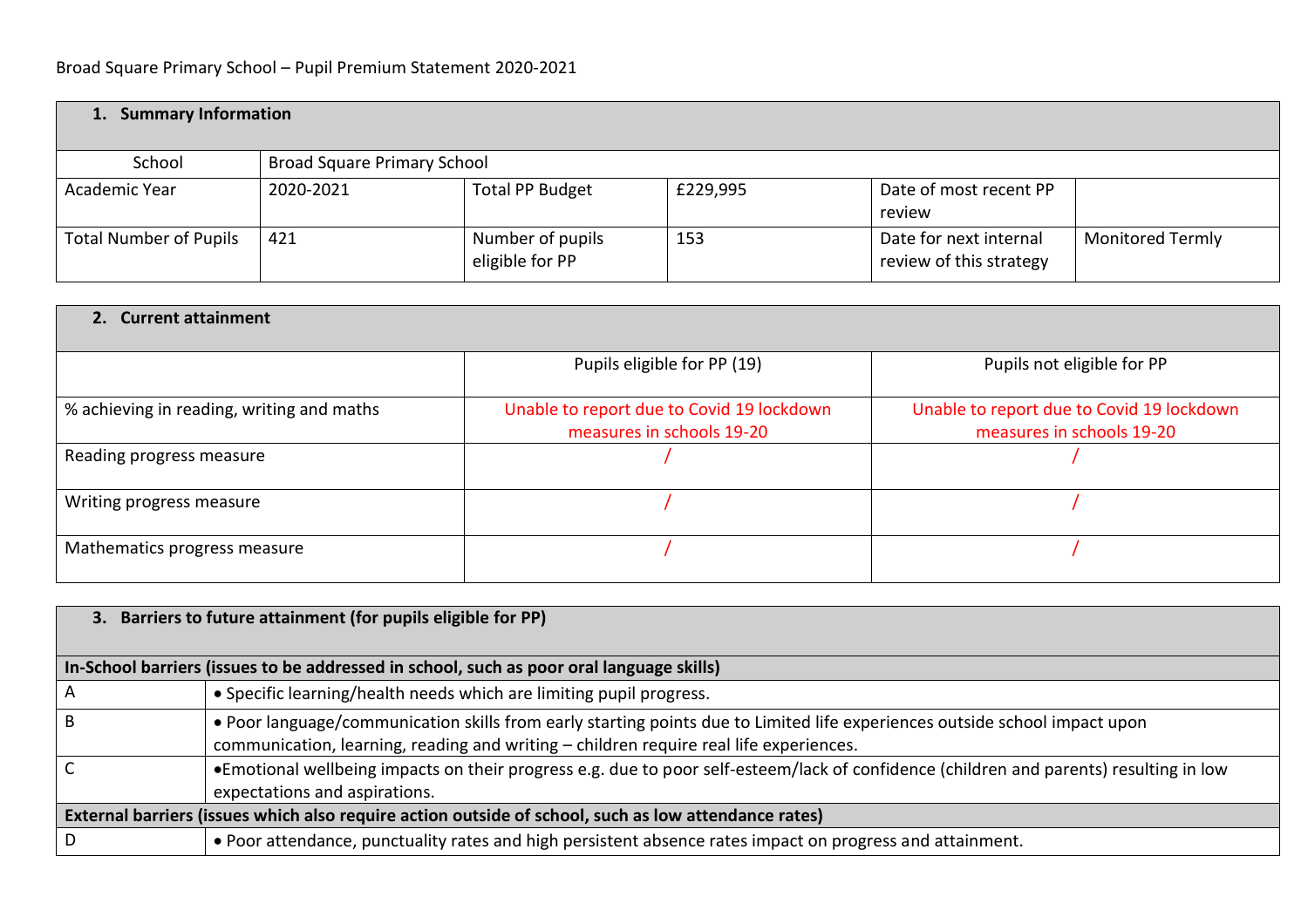| $\bullet$ Families in need of support through pastoral care                                                                              |
|------------------------------------------------------------------------------------------------------------------------------------------|
| ● Covid 19 pandemic has impacted on mental health and wellbeing and also catch up is required, particularly for those already lower than |
| 'expected'. Blended learning poses challenges for some families that do not have access to electronic devices.                           |

|              | <b>4. Desired Outcomes</b>                   | <b>Success criteria</b>                                                                                 |
|--------------|----------------------------------------------|---------------------------------------------------------------------------------------------------------|
| A            | Accelerated progress made for pupils in      | The attainment gap between PP and Non PP is narrowed in R, W and M.                                     |
|              | order to begin to close the attainment gap   | Pupils make accelerated progress from their relative starting points in R, W and M.                     |
|              | in R, W and M                                |                                                                                                         |
| B            | Improved pupil progress and attainment for   | PP Pupils make at least good progress and an increasing percentage achieve a GLD at the end of          |
|              | EYFS pupils, particularly in CLL and PSED    | Reception. A higher proportion of EYFS pupils exceed expectations by the end of Reception.              |
| $\mathsf{C}$ | Improved behaviour and emotional             | Pupils with PP attain in line with non PP over time, narrowing the attainment gap in R, W and M.        |
|              | wellbeing for challenging and vulnerable     | The % of PP pupils attaining GDS increases.                                                             |
|              | pupils.                                      | Behaviour is outstanding and pupils take responsibility for their own actions, reflecting on their      |
|              |                                              | behaviour and taking responsibility for it.                                                             |
| D            | Improved attendance and punctuality for PP   | All children that are well enough to do so, attend school.                                              |
|              | and all pupils                               | All parents understand the importance of their child attending school and are held to account where     |
|              | Reduction in PA for PP group                 | there are underlying patterns and issues.                                                               |
|              |                                              | Attendance is in line with national where possible                                                      |
|              |                                              | Reduced number of lates recorded                                                                        |
|              |                                              | Reduced number of persistent absentees (not linked to COVID)                                            |
|              |                                              | Support in place or signposted to for parents' wellbeing where this is a barrier to attendance of their |
|              |                                              | children.                                                                                               |
| $\mathsf E$  | Parental involvement is improved with        | Parents of PP pupils attend parent workshops, open mornings and parents' evenings via Zoom/Teams        |
|              | more parental learning opportunities.        | Parents of PP pupils are more able to support their children effectively at home                        |
|              | Pupils see their parents as a vital part of  |                                                                                                         |
|              | their schooling.                             |                                                                                                         |
| $\mathsf F$  | Families are supported to talk through any   | School is aware of issues and has offered support or signposted to support so that pupils are in        |
|              | issues that have arisen due to the           | school and learning wherever possible.                                                                  |
|              | pandemic.                                    | Blended learning is accessible to all through a range of approaches that have been reviewed and         |
|              | All children have access to blended learning | evaluated by staff.                                                                                     |
|              | opportunities in the event of self or bubble |                                                                                                         |
|              | isolation.                                   |                                                                                                         |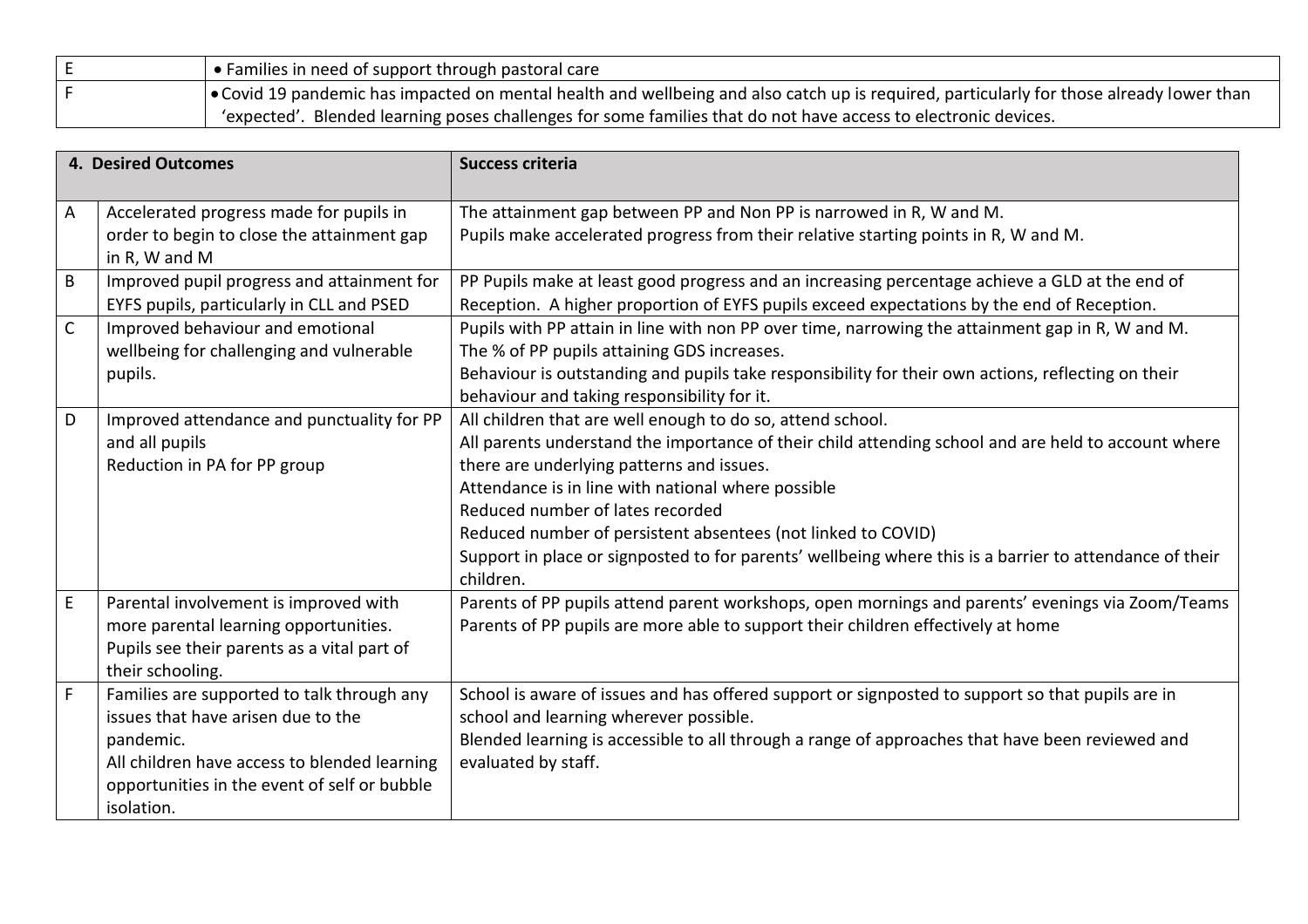|                                                                                                                                                                                        | 4. Planned expenditure                                                                                                                                                                                                                                                                                                                                                                                                                                                                                                                    |                                                                                                                                                                                                                         |                                                                                                                                                                                                                                                                                                                  |                                                                                                           |                                                                                                                         |  |
|----------------------------------------------------------------------------------------------------------------------------------------------------------------------------------------|-------------------------------------------------------------------------------------------------------------------------------------------------------------------------------------------------------------------------------------------------------------------------------------------------------------------------------------------------------------------------------------------------------------------------------------------------------------------------------------------------------------------------------------------|-------------------------------------------------------------------------------------------------------------------------------------------------------------------------------------------------------------------------|------------------------------------------------------------------------------------------------------------------------------------------------------------------------------------------------------------------------------------------------------------------------------------------------------------------|-----------------------------------------------------------------------------------------------------------|-------------------------------------------------------------------------------------------------------------------------|--|
| <b>Academic Year</b>                                                                                                                                                                   | 2020-2021                                                                                                                                                                                                                                                                                                                                                                                                                                                                                                                                 |                                                                                                                                                                                                                         |                                                                                                                                                                                                                                                                                                                  |                                                                                                           |                                                                                                                         |  |
| The three headings below enable schools to demonstrate they are using the Pupil Premium to improve classroom pedagogy, provide targeted support<br>and develop whole school strategies |                                                                                                                                                                                                                                                                                                                                                                                                                                                                                                                                           |                                                                                                                                                                                                                         |                                                                                                                                                                                                                                                                                                                  |                                                                                                           |                                                                                                                         |  |
| i)                                                                                                                                                                                     | <b>Quality of teaching for all</b>                                                                                                                                                                                                                                                                                                                                                                                                                                                                                                        |                                                                                                                                                                                                                         |                                                                                                                                                                                                                                                                                                                  |                                                                                                           |                                                                                                                         |  |
| <b>Desired Outcome</b>                                                                                                                                                                 | <b>Chosen Action/Approach</b>                                                                                                                                                                                                                                                                                                                                                                                                                                                                                                             | What is the evidence<br>and rationale for this<br>approach?                                                                                                                                                             | How will you measure<br>the impact?                                                                                                                                                                                                                                                                              | <b>Staff Lead and</b><br>cost                                                                             | How/When will<br>you review<br>implementation?                                                                          |  |
| <b>EYFS</b><br>Improve the % of PP<br>pupils attaining GLD by<br>the end of EYFS.<br>Narrow the gap<br>between boys' and<br>girls' attainment by the<br>end of EYFS                    | The use of Evidence Me to ensure<br>effective observations of learning<br>are taking place for all children<br>across all areas of learning. Staff<br>will be able to identify where<br>children are excelling and where<br>they need to provide extra<br>support and will have an evidence<br>base to show progress. This will<br>be shared with parents and carers<br>to further enhance their<br>involvement in pupils' progress.<br>Evidence me is also effective in<br>setting home learning for children<br>who are self-isolating. | Effective assessment of<br>pupils enables staff to<br>plan for their needs<br>precisely. Evidence in<br>terms of outstanding<br>settings using systems<br>like Evidence Me highly<br>effectively to raise<br>standards. | Observations of pupils<br>over time and<br>comparisons of<br>analysed data in pupil<br>progress meetings.<br>Lesson<br>observations/learning<br>walks and work scrutiny<br>shows consistency in<br>approach, improved use<br>of language and a<br>growing repertoire of<br>vocabulary for different<br>contexts. | AT (DHT)<br>VC(HT)<br>English, Maths<br>and SENCO leads<br>Assessment<br>Leaders<br>Evidence me -<br>£500 | Termly                                                                                                                  |  |
|                                                                                                                                                                                        | Continue to improve and develop<br>continuous provision for all pupils<br>through CPD for EYFS and Y1<br>staff. Improve transition to Y1 as<br>a result.                                                                                                                                                                                                                                                                                                                                                                                  | Continuous provision is<br>necessary to ensure that<br>all children benefit from<br>the full EYFS curriculum<br>in an enabling<br>environment, both<br>inside and outside. To                                           | Analysis of attainment<br>and progress over time.<br>The use of observations<br>showing children's<br>progress alongside<br>lesson observations and<br>learning walks.                                                                                                                                           | AT (DHT)<br>VC(HT)<br>English, Maths<br>and SENCO leads<br>CPD and cover for<br>teachers and              | Middle leader and<br>Senior leader<br>training to<br>strengthen advice<br>given to the EYFS<br>team. (From<br>Autumn 1) |  |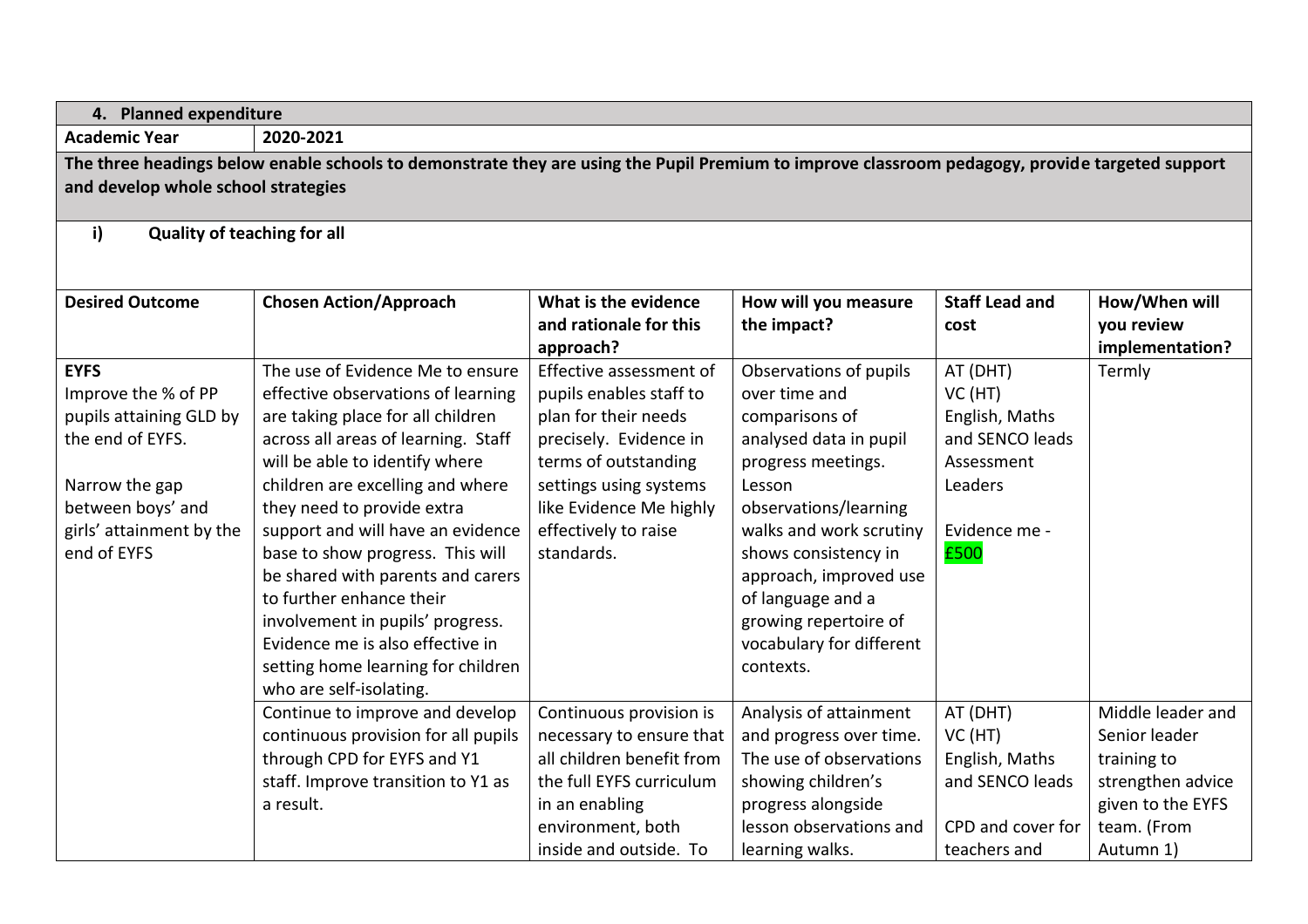|                        | Further Develop the senior and        | narrow the gap             |                         | support staff -          |  |
|------------------------|---------------------------------------|----------------------------|-------------------------|--------------------------|--|
|                        | middle leaders knowledge of the       | between boys and girls,    |                         | £2000                    |  |
|                        | <b>EYFS curriculum and continuous</b> | effective outdoor          |                         |                          |  |
|                        | provision.                            | provision is absolutely    |                         | Resources <b>£6000</b>   |  |
|                        |                                       | crucial.                   |                         |                          |  |
|                        |                                       | Y1 to be seen as a         |                         |                          |  |
|                        |                                       | continuation from EYFS,    |                         |                          |  |
|                        |                                       | using outdoors as a        |                         |                          |  |
|                        |                                       | learning space.            |                         |                          |  |
| <b>KS1 and KS2</b>     | Access training from Jane             | Experts in their field     | Writing in books across | Training for staff       |  |
| Improved progress in   | Consadine (The Write Stuff) and       | inspire staff to research  | the curriculum          | The key CPD              |  |
| English and            | Read to Write.                        | and trial approaches to    | Analysis of attainment  | package: £573.75         |  |
| Mathematics in KS1     | Release teachers to attend CPD at     | teaching English and       | and progress over time. |                          |  |
| and KS2; a higher % of | Writing On The Wall.                  | mathematics in order to    | The use of observations | Read to Write            |  |
| pupils classed as      | Provide in house CPD for staff to     | continually improve        | showing children's      | Training and             |  |
| disadvantaged to       | begin to embed approaches to          | provision for all          | progress alongside      | resources <b>£1422</b>   |  |
| achieve GDS at KS1 and | writing.                              | children.                  | lesson observations and |                          |  |
| KS2.                   | Use Grammasaurus and                  | The use of resources       | learning walks.         | Grammasaurus             |  |
|                        | SPAG.Com for teachers to provide      | such as Testbase and       |                         | £350                     |  |
|                        | model texts and grammar               | Grammasaurus help          |                         |                          |  |
|                        | activities.                           | adults to provide          |                         | Spag.com                 |  |
|                        | Use National writing moderation       | children with a wide       |                         | £295                     |  |
|                        | practices through No More             | range of question          |                         |                          |  |
|                        | Marking to benchmark writing in       | formats that will help     |                         | Testbase                 |  |
|                        | every year group with other           | them reason and            |                         | subscription <b>£240</b> |  |
|                        | schools nationally and to             | develop resilience, skills |                         |                          |  |
|                        | externally validate our staff         | and knowledge in each      |                         | No More Marking          |  |
|                        | judgements on writing.                | subject area.              |                         | Subscription             |  |
|                        |                                       | The use of national        |                         | (National Writing        |  |
|                        |                                       | writing benchmarking       |                         | Moderation) <b>£600</b>  |  |
|                        |                                       | tool 'No More Marking'     |                         |                          |  |
|                        |                                       | is used by outstanding     |                         |                          |  |
|                        |                                       | schools to inform their    |                         |                          |  |
|                        |                                       | judgements, ensure our     |                         |                          |  |
|                        |                                       | judgements are valid       |                         |                          |  |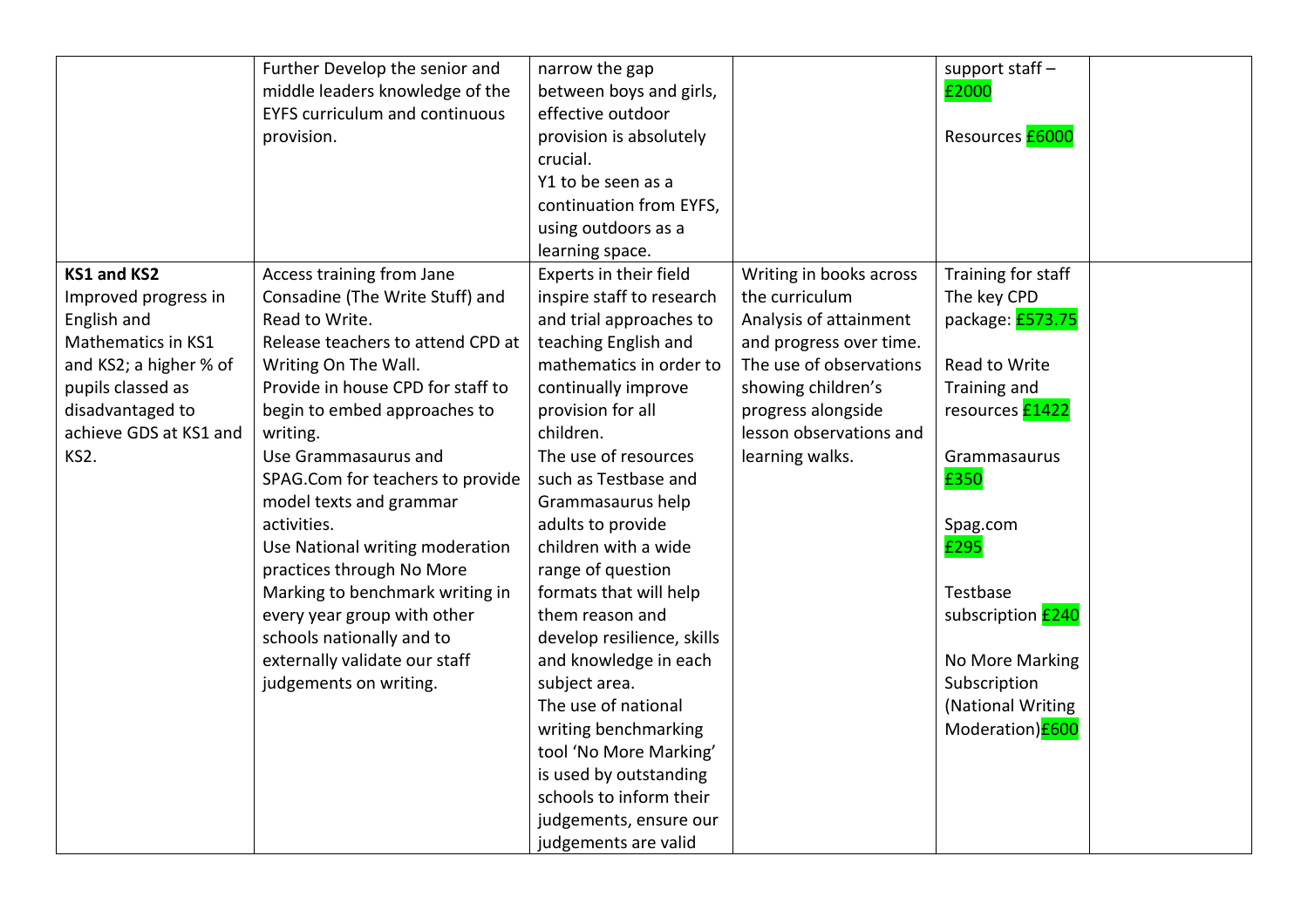|                                                                                                                                                                                                                                                                                                                                                                    | and accurate and<br>provide guidance to<br>improving writing in<br>every year group. |                                                                                                                                                                                                                                                                 |                                                                       |  |
|--------------------------------------------------------------------------------------------------------------------------------------------------------------------------------------------------------------------------------------------------------------------------------------------------------------------------------------------------------------------|--------------------------------------------------------------------------------------|-----------------------------------------------------------------------------------------------------------------------------------------------------------------------------------------------------------------------------------------------------------------|-----------------------------------------------------------------------|--|
| Continue to develop and expand<br>the library provision so that<br>children can regularly borrow and<br>change books.                                                                                                                                                                                                                                              |                                                                                      |                                                                                                                                                                                                                                                                 | Yearly cost of<br>Junior Librarian:<br>£310                           |  |
| Daily phonics intervention from<br>TAs for pupils in Y1, Y2 and Y3<br>that missed the majority of the<br>phonics programme last year.<br>Daily phonics and speech and<br>language support in small group<br>for children working way below<br>expected standard with a<br>qualified teacher and TA.<br>Talk Boost programme to be<br>delivered to Y1 pupils 3x per |                                                                                      | Phonics tracking across<br>the year.<br><b>Pupil Progress Meetings</b><br>Application of phonics<br>in writing across the<br>curriculum<br>Analysis of speech and<br>language development<br>through Talk Boost<br>programme.<br>Evaluation of<br>interventions | TA Intervention<br>time: (included in<br>cost of one TA<br>per class) |  |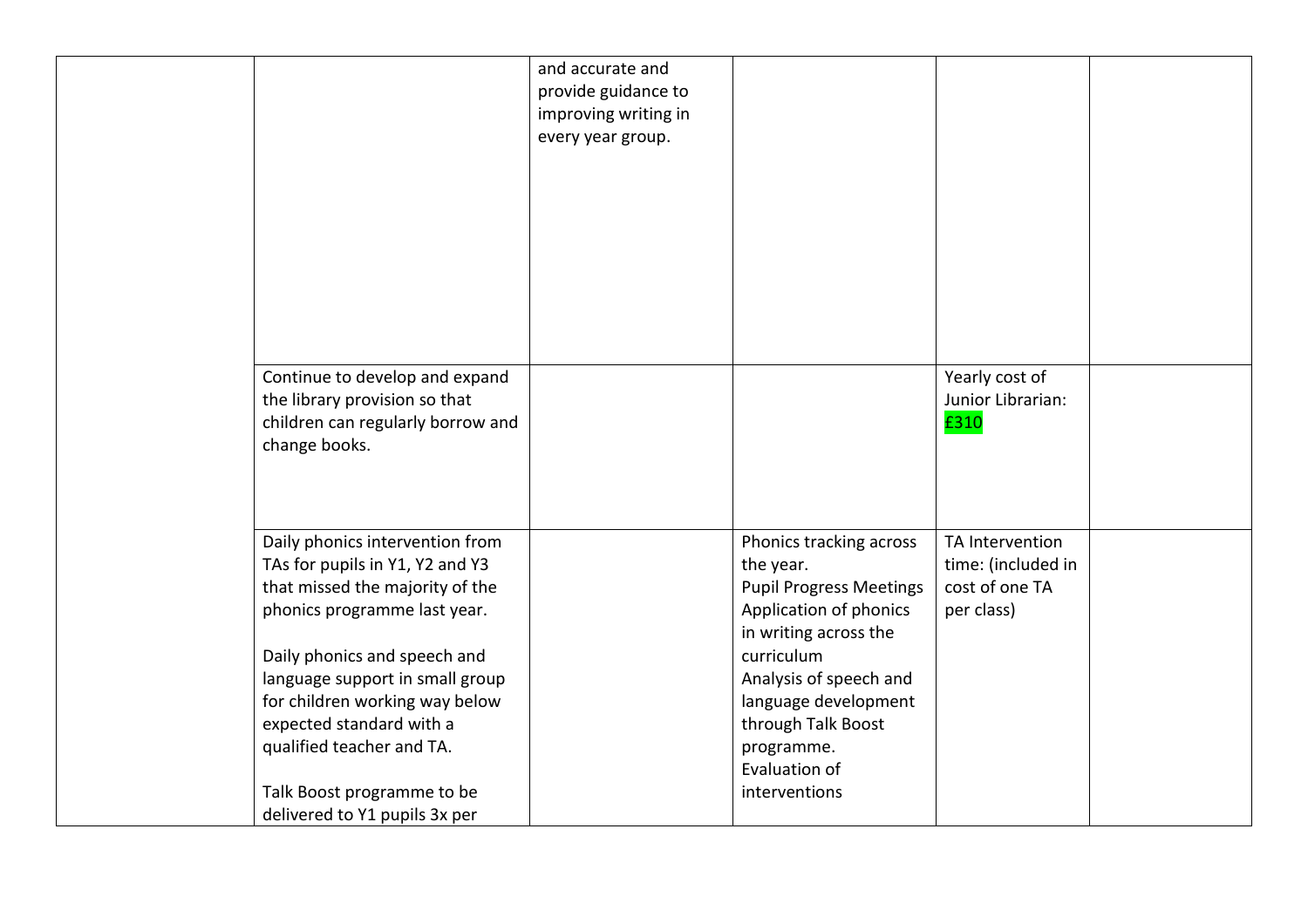| week x 30 mins per session by         |                        |                         |                       |  |
|---------------------------------------|------------------------|-------------------------|-----------------------|--|
| two trained teaching assistants       |                        |                         |                       |  |
|                                       |                        |                         |                       |  |
|                                       |                        |                         |                       |  |
| Progress to the Embedding             | At KS2 69.2% pupils    | Observations of         | Release time for      |  |
| Mastery stage with North West 3       | achieved EXS at KS2 in | teaching and learning   | teachers and          |  |
| Maths Hub Teacher Research            | mathematics. Girls     | and progress in books.  | training              |  |
| Group to ensure that teachers'        | outperform boys by     | % of pupils making      | £1000                 |  |
| subject knowledge on the              | 8.7%. 63%              | accelerated progress to |                       |  |
| mastery approach to teaching          | disadvantaged pupils   | reach GDS where         | <b>Times Table</b>    |  |
| mathematics is sound.                 | reached EXS, 7.2%      | appropriate.            | Rockstars <b>£120</b> |  |
| Teachers to engage in research        | below all pupils.      | Narrowing of gaps in    |                       |  |
| with other professionals to           |                        | attainment              | Number Stacks:        |  |
| consider what makes the               |                        |                         | £210                  |  |
| difference to progress in terms of    |                        |                         |                       |  |
| lesson design within a maths          |                        |                         |                       |  |
| mastery model across all key          |                        |                         |                       |  |
| stages.                               |                        |                         |                       |  |
| Teachers to access a range of         |                        |                         |                       |  |
| Greater Depth resources and           |                        |                         |                       |  |
| aspire to enabling all children to    |                        |                         |                       |  |
| access these in every lesson          |                        |                         |                       |  |
| where knowledge is advanced as        |                        |                         |                       |  |
| a result of their teaching.           |                        |                         |                       |  |
| Renew SLA for Times Tables Rock       |                        |                         |                       |  |
| Stars for KS2 for daily practise of x |                        |                         |                       |  |
| tables in order to underpin           |                        |                         |                       |  |
| fluency.                              |                        |                         |                       |  |
| Number stacks delivered to            |                        |                         |                       |  |
| children as an intervention           |                        |                         |                       |  |
| White Rose Hub bought into to         |                        |                         |                       |  |
| support long term planning,           |                        |                         |                       |  |
| teacher CPD and home learning         |                        |                         |                       |  |
| resources.                            |                        |                         |                       |  |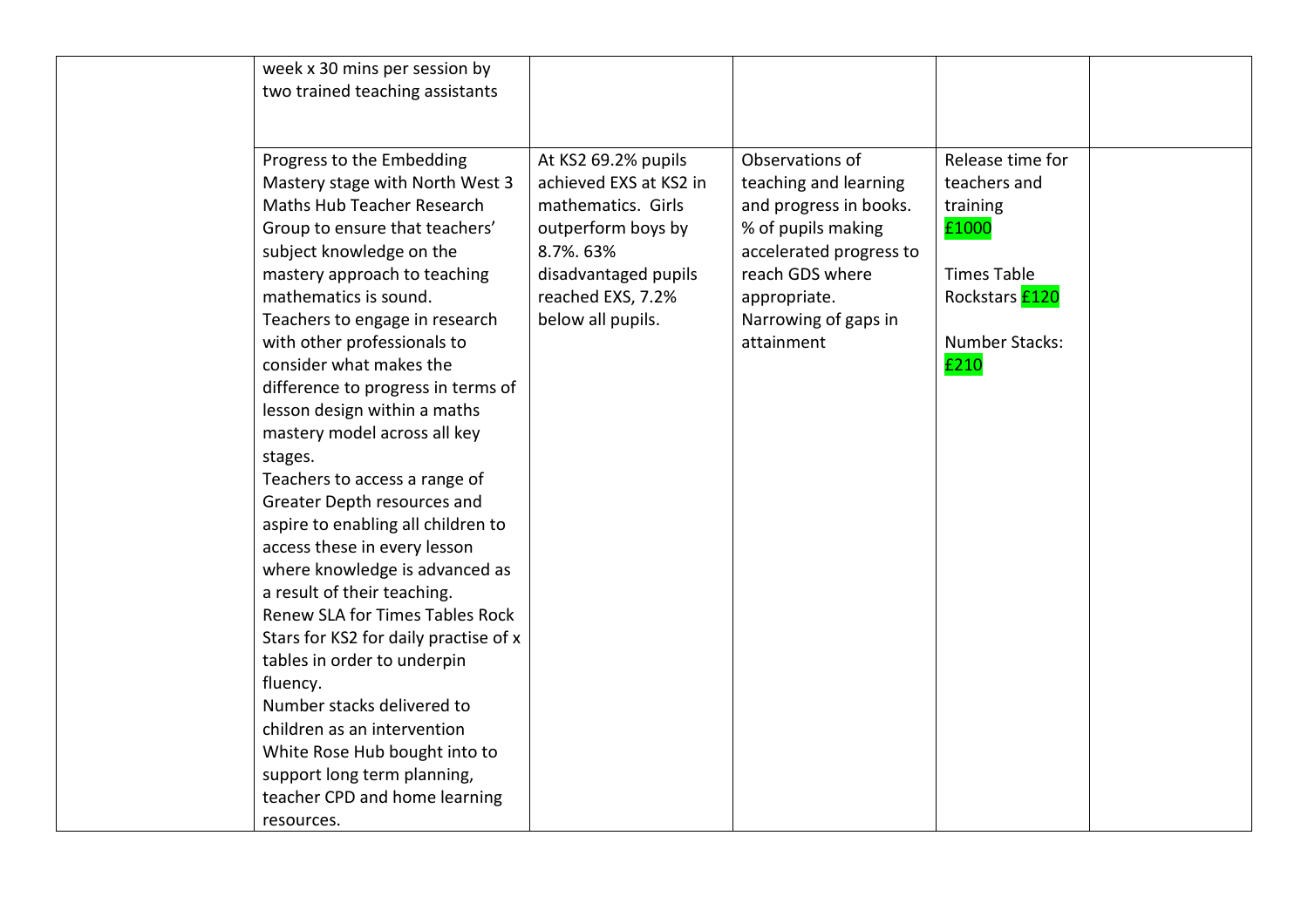|                             |                                    |                               |                               | <b>Total Budgeted</b>   | £13,620.75      |
|-----------------------------|------------------------------------|-------------------------------|-------------------------------|-------------------------|-----------------|
|                             |                                    |                               |                               | Cost                    |                 |
|                             |                                    |                               |                               |                         |                 |
| ii)<br>Targeted support     |                                    |                               |                               |                         |                 |
| <b>Desired Outcome</b>      | Chosen Action/Approach             | What is the evidence          | How will you measure          | Staff Lead and          | How/When will   |
|                             |                                    | and rationale for this        | the impact?                   | cost                    | you review      |
|                             |                                    | approach?                     |                               |                         | implementation? |
| <b>Disadvantaged Pupils</b> | Each class to have a full time     | TA support enables            | Analysis of attainment        | DJ (SENCO)              | From Autumn 1   |
| working below EXS           | teaching assistant                 | additional support for        | and progress over time.       | <b>Staffing</b>         |                 |
| make accelerated            |                                    | individuals or groups at      | The use of observations       | £150,261 (50% of        |                 |
| progress through            |                                    | the point of QFT or           | showing children's            | cost of Classroom       |                 |
| targeted provision.         |                                    | immediately following         | progress alongside            | Teaching                |                 |
|                             |                                    | on from QFT in the            | lesson observations and       | Assistants)             |                 |
|                             |                                    | classroom.                    | learning walks.               |                         |                 |
|                             |                                    | Pupils know the adult         | <b>Pupil Progress Meeting</b> |                         |                 |
|                             |                                    | and the adult is              | analysis alongside book       |                         |                 |
|                             |                                    | consistent, enabling          | scrutiny                      |                         |                 |
|                             |                                    | them to have a clear          |                               |                         |                 |
|                             |                                    | understanding of their        |                               |                         |                 |
|                             |                                    | children and the next         |                               |                         |                 |
|                             |                                    | steps they need to take.      |                               |                         |                 |
|                             | Purchase Y6 revision guides for Y6 |                               | Progression in books          | £900                    | From Autumn 2   |
|                             | pupils with PP to use at home and  |                               | Pupil voice analysis          |                         |                 |
|                             | within the classroom for English   |                               | Pupil progress meeting        |                         |                 |
|                             | and Mathematics                    |                               | analysis                      |                         |                 |
|                             | Booster sessions in small groups   | Targeted, small groups        | Progression in books          | <b>Booster sessions</b> |                 |
|                             | for Y6 pupils with an experienced  | sessions to support           | Pupil voice analysis          | Oct - May $E$ 3500      |                 |
|                             | teacher (before/after school)      | pupils to close gaps in       | Pupil progress meeting        |                         |                 |
|                             |                                    | learning and                  | analysis                      |                         |                 |
|                             |                                    | understanding in              | Termly data analysis          |                         |                 |
|                             |                                    | reading, writing and<br>maths |                               |                         |                 |
|                             | Split Y6 into 3 smaller groups of  | Immediate feedback            | Pupil progress in books       | Cost x1 teacher         |                 |
|                             | 20 x2 days per week to support     | enables pupils to             | Pupil progress meetings       | over 2 1/2 days:        |                 |
|                             |                                    | improve their work at         |                               | £19,074                 |                 |
|                             |                                    |                               | <b>Taget Tracker records</b>  |                         |                 |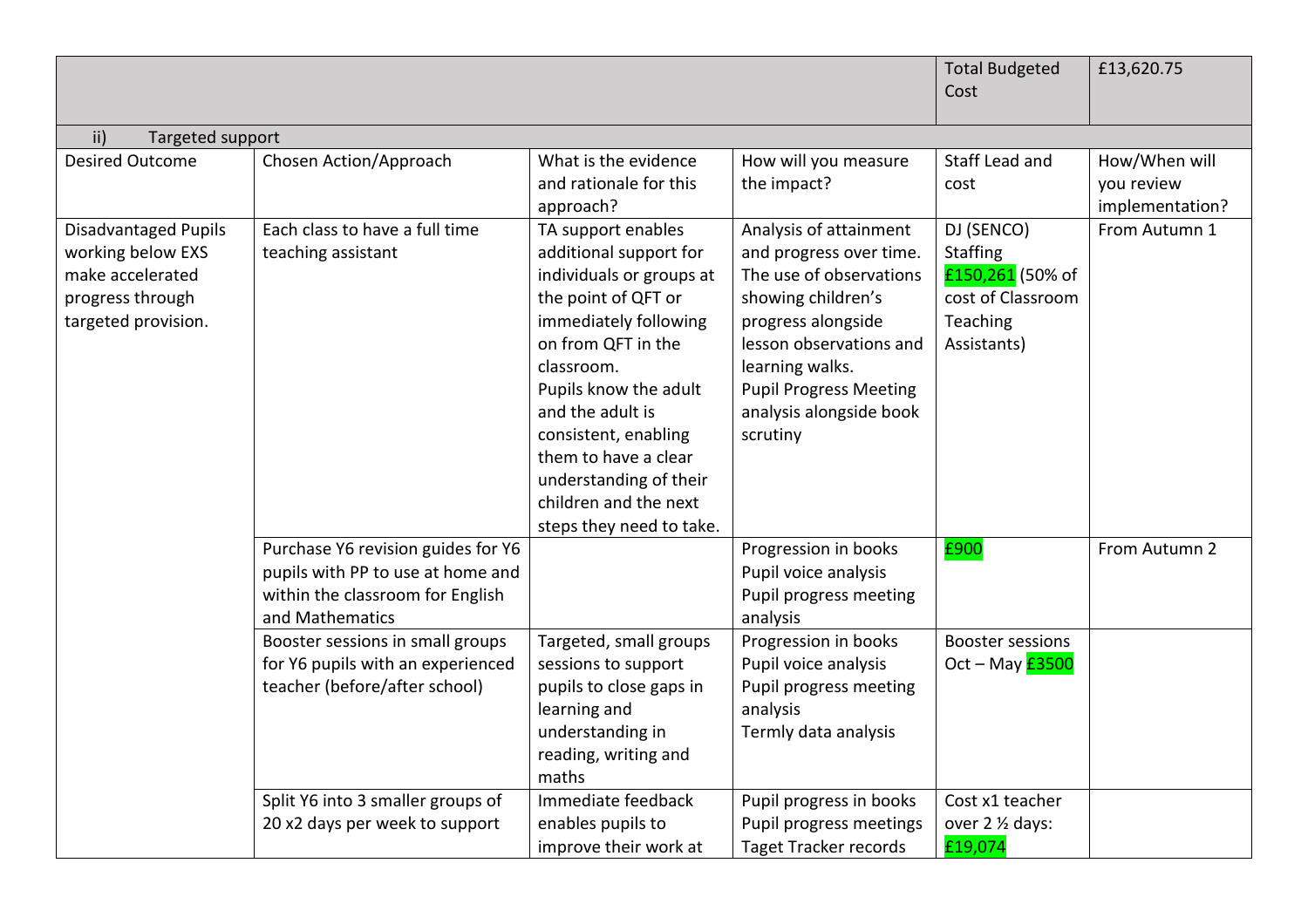|                              | them to catch up and access       | the point of learning.   |                              |                        |          |  |  |
|------------------------------|-----------------------------------|--------------------------|------------------------------|------------------------|----------|--|--|
|                              | immediate feedback.               | Teaching is smaller      |                              |                        |          |  |  |
|                              |                                   | groups gives each child  |                              |                        |          |  |  |
|                              |                                   | more opportunity for     |                              |                        |          |  |  |
|                              |                                   | feedback.                |                              |                        |          |  |  |
|                              |                                   |                          |                              | <b>Total Budgeted</b>  | £173,735 |  |  |
|                              |                                   |                          |                              | Cost                   |          |  |  |
| Parental involvement<br>iii) |                                   |                          |                              |                        |          |  |  |
| Parental involvement is      | Provide writing, reading and      | Parents working in       | Parents of PP pupils         | Subject Leader         |          |  |  |
| improved with more           | maths cafés for parents.          | partnership with the     | attend parent                | release time           |          |  |  |
| parental learning            | Provide virtual curriculum events | school supports children | workshops, open              | £1000                  |          |  |  |
| opportunities. Pupils        | for parents to experience how to  | to have positive         | mornings and parents'        |                        |          |  |  |
| see their parents as a       | support their child in a non-     | attitudes towards        | evenings                     |                        |          |  |  |
| vital part of their          | threatening environment           | learning.                | Parents of PP pupils are     |                        |          |  |  |
| schooling.                   |                                   |                          | more able to support         |                        |          |  |  |
|                              |                                   |                          | their children effectively   |                        |          |  |  |
|                              |                                   |                          | at home                      |                        |          |  |  |
| Provide online parental      | Bringing parents into school for  | Incredible Years courses | Registers of attendees       |                        |          |  |  |
| learning opportunities       | learning opportunities improves   | have been well           | <b>Evaluations following</b> | <b>National Online</b> |          |  |  |
| alongside Clubmoor           | the relationship they have with   | attended and those that  | events                       | Safety                 |          |  |  |
| Surestart e.g. Incredible    | school as well as improving their | completed the course     |                              | Membership             |          |  |  |
| Years/Financial/Compu        | knowledge and skills as           | were extremely           |                              | (advice for            |          |  |  |
| ting/Cooking etc             | appropriate to the course         | positive. We want to     |                              | parents) <b>£995</b>   |          |  |  |
|                              | attended. Whilst this is not      | offer courses that will  |                              |                        |          |  |  |
|                              | possible, online learning is an   | not just improve         |                              |                        |          |  |  |
|                              | option for keeping the            | parenting skills but     |                              |                        |          |  |  |
|                              | momentum.                         | develop knowledge and    |                              |                        |          |  |  |
|                              |                                   | understanding of a       |                              |                        |          |  |  |
|                              |                                   | range of areas that      |                              |                        |          |  |  |
|                              |                                   | could be beneficial for  |                              |                        |          |  |  |
|                              |                                   | family home life.        |                              |                        |          |  |  |
|                              |                                   |                          |                              | <b>Total Budgeted</b>  | £1995    |  |  |
|                              |                                   |                          |                              | Cost                   |          |  |  |
|                              |                                   |                          |                              |                        |          |  |  |
| iv)                          | Other approaches                  |                          |                              |                        |          |  |  |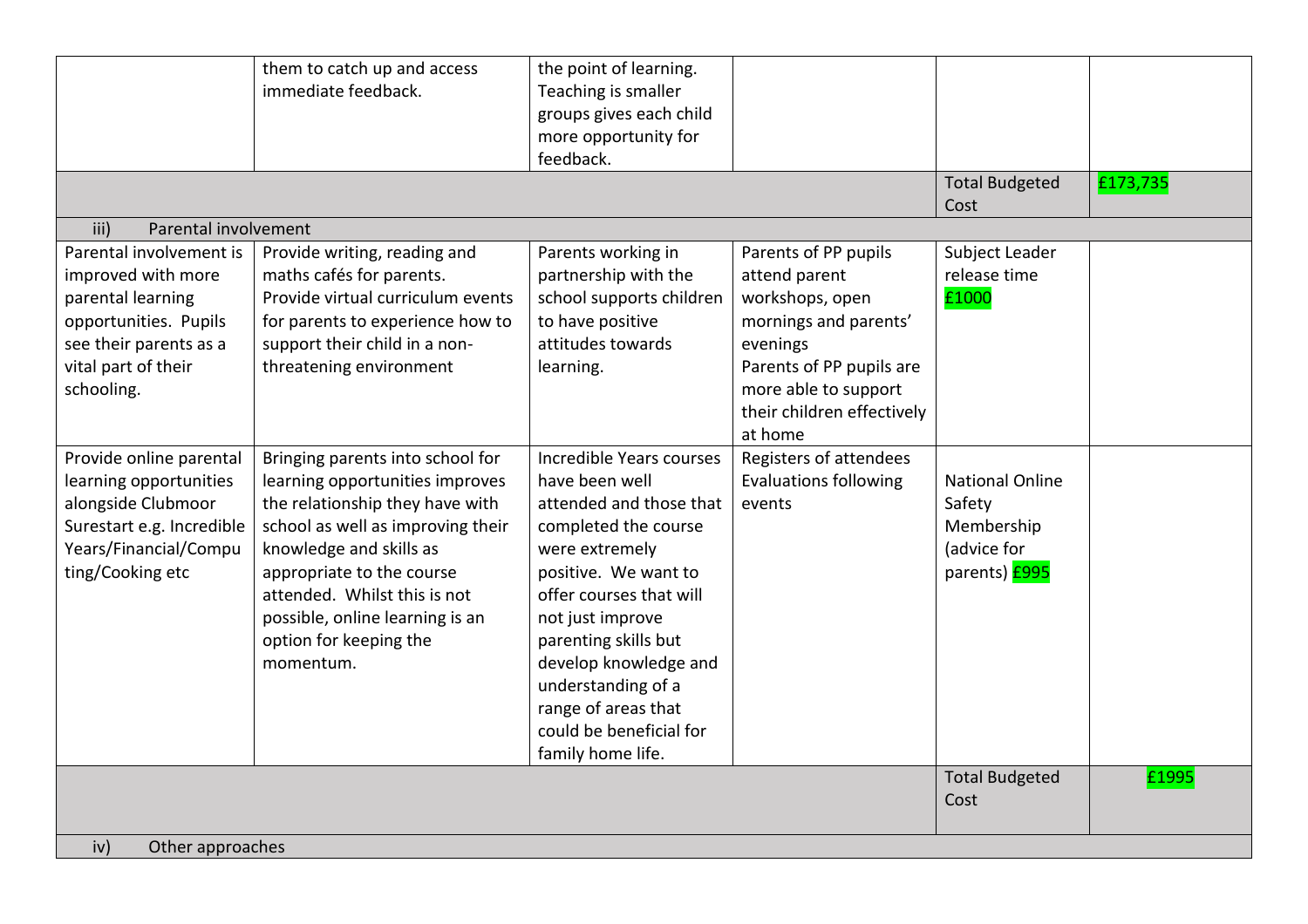| To refine and improve<br>the curriculum<br>enrichment map to<br>ensure key knowledge,<br>skills and<br>understanding of the<br>curriculum areas is<br>underpinned by real<br>experiences alongside<br>experts where possible. | Subsidised school field studies<br>alongside expert speakers.<br>Subsidised residential visits.<br>Additional bought in support<br>from consultants to support the<br>careful implementation of the<br>curriculum alongside the<br>curriculum leader and additional<br>leadership time to monitor and<br>ensure equality of access for all<br>pupils                        | All pupils learn best<br>from prior experience<br>and research shows that<br>knowledge and skills can<br>be developed further<br>when there is a real life<br>experience on which to<br>base their<br>understanding.                              | Curriculum lead and<br>subject leaders to<br>quality assure the field<br>trips and visitors to<br>ensure that they are<br>having an impact on<br>pupils' understanding<br>and recall of<br>information related to<br>their topic. | £2,000                                                                                                                                                                                 | From Autumn 1 |
|-------------------------------------------------------------------------------------------------------------------------------------------------------------------------------------------------------------------------------|-----------------------------------------------------------------------------------------------------------------------------------------------------------------------------------------------------------------------------------------------------------------------------------------------------------------------------------------------------------------------------|---------------------------------------------------------------------------------------------------------------------------------------------------------------------------------------------------------------------------------------------------|-----------------------------------------------------------------------------------------------------------------------------------------------------------------------------------------------------------------------------------|----------------------------------------------------------------------------------------------------------------------------------------------------------------------------------------|---------------|
| <b>Emotional and mental</b><br>health support for<br>vulnerable pupils                                                                                                                                                        | For a learning mentor to work<br>alongside pupils and parents and<br>make referrals to Seedlings, YPAS,<br>provide drawing and talking<br>therapy and support from the<br>Trailblazer project.<br><b>Access Mental Health First Aid</b><br>training for staff.<br><b>Access materials from Positive</b><br>Footprints and from The Happy<br><b>Centred School Programme</b> | Many of our pupils need<br>support with their<br>mental health and<br>emotional wellbeing.<br>This is a barrier to<br>learning and can cause<br>low level disruptive<br>behaviour which<br>impacts on their<br>learning and that of the<br>class. | Monitor and keep<br>behaviour logs through<br><b>CPOMS</b>                                                                                                                                                                        | £20,000<br>Part of the salary<br>for the learning<br>mentor<br>£900 training -<br><b>Happy Centred</b><br>School<br>Programme<br>£650 to buy into<br>the HCS<br>Programme<br>resources |               |